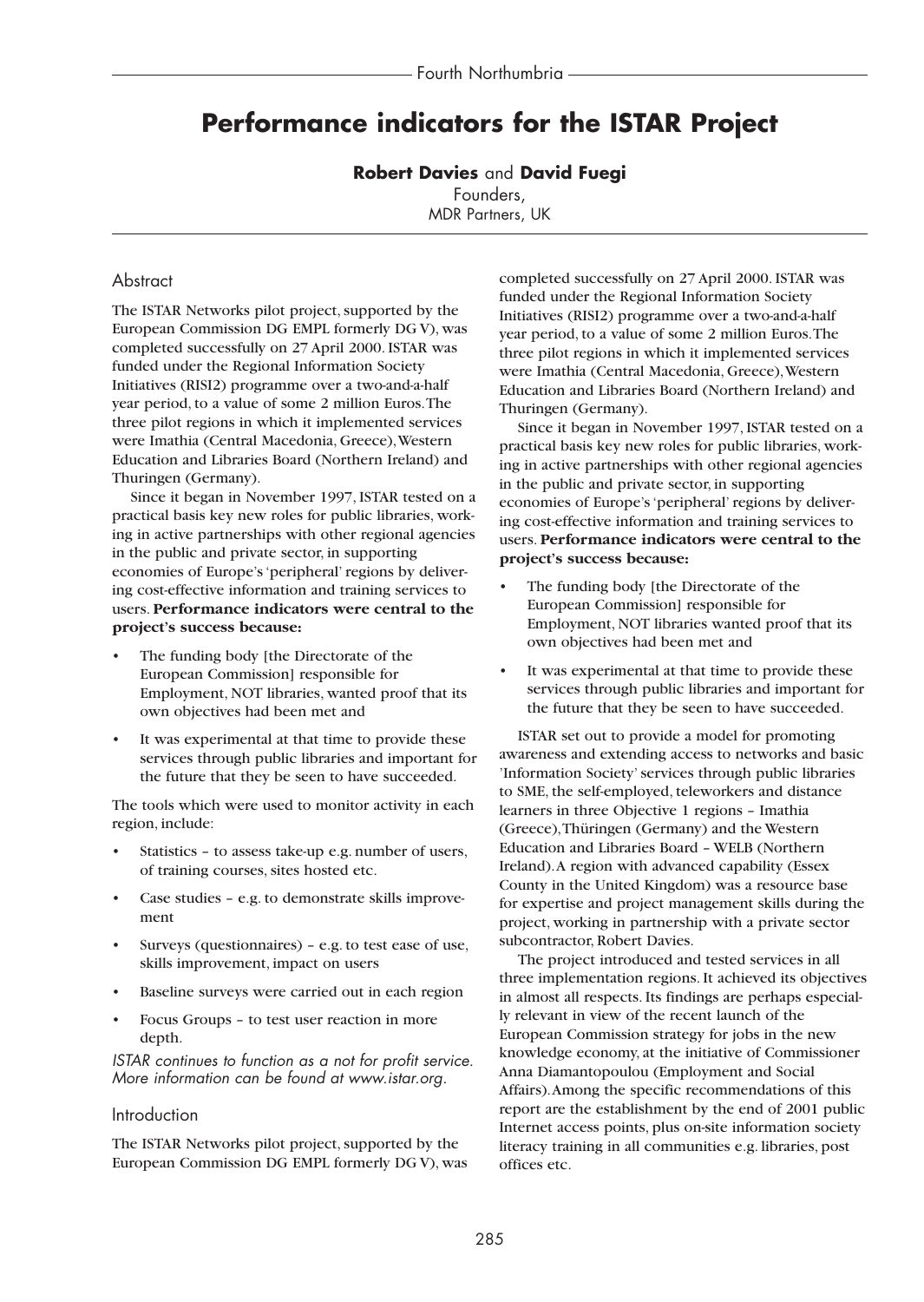### The Regional Context

ISTAR partners which originally formed the network within each region varied according to the institutional and economic make-up of the region:

**IMATHIA** 

Prefecture Veria Public Library Imathia Chamber of Commerce Office of Industrial Development, Naousa Trade Union Labour Institute,Veria Municipality of Plati (library)

#### **WELB**

Western Education and Library Board North West College of Further and Higher Education Ulster American Folk Park HMP Magilligan Prison

#### **THÜRINGEN**

Seven local municipalities and their libraries (Erfurt, Gera, Gotha, Greiz, Ilmenau, Meiningen, Nordhausen) Landesfachstelle für Offentliche Bibliotkeken (Consulting Agency) Thüringen Chamber of Commerce Adult Education Centre

Within each participating region, a Regional Management Team was assembled, including participating and contributing partners within each region, together with a parallel Regional Technical Working Group.

Much of the work of ISTAR was undertaken through Inter-Regional Task Groups consisting of technical specialists from each of the project partners with specific tasks allocated within the overall workplan. Such Groups were established to deal with issues service specification, training, promotion and publicity and performance measurement and to maximise the sharing of experience and inter-regional learning.

Although all partner regions signed up to the initial objectives, there were in the early stages, considerable differences about priorities for action, and about how to tackle local project management. In Imathia, for example, so slender was the availability of services delivered successfully through ICT in the region, that the main task of the Regional Project Manager was to raise and sustain belief at political and private sector level that the project would succeed in bringing access to these facilities through the library service. By the end of the Feasibility and Definition phase (and with a new Central Library due to open in Veria during July 1999), that belief already commanded support at the local and regional level, with services being formally launched by the Greek Minister of Culture in October 1999. Indeed, local and national politicians and MEPs in all 4 regions involved have demonstrated strong interest in and support for the project, illustrated by similarly high-profile service launches taking place in Northern Ireland and Germany.

### The ISTAR Services

Following a one-year preparation phase encompassing feasibility, definition, marketing, specification, training and procurement activities, an ISTAR Network centre plus 'nodes' was set up in each region. Services were launched and promoted to target communities in each region.A full year's pilot operation of services was been completed with close monitoring and evaluation. Results show that there has been a measurable increase in awareness and take-up of network and other 'Information Society' services relevant to each regional economy.

ISTAR services as defined, fall into 4 broad groupings containing 16 separate categories, each with their own specific target groups in the different regions:

### GROUP A – AWARENESS RAISING

Computer Awareness Sessions Office packages - awareness sessions Internet Taster Sessions Electronic Imaging

### GROUP B – TRAINING PACKAGES

Training in specific office applications E-Mail Training WEB site design Self Tutored Core Skills Effective website searching

### GROUP C – PAID SERVICES

Use of Workstations. WEB site hosting Videconferencing Electronic Image Capture/Processing

GROUP D – INFORMATION PROVISION

Access to Business Information Access to Partners' databases Access to specific information

Services were introduced at different times in different regions and even at different service points within regions according to local operational and financial circumstances.The characteristics of the regions differ settlements in Imathia, for example are small as are total catchment populations.The number and characteristics of ISTAR service points also differ from region to region. Not all regions planned to offer all services. Equally, services began to change in response to local needs.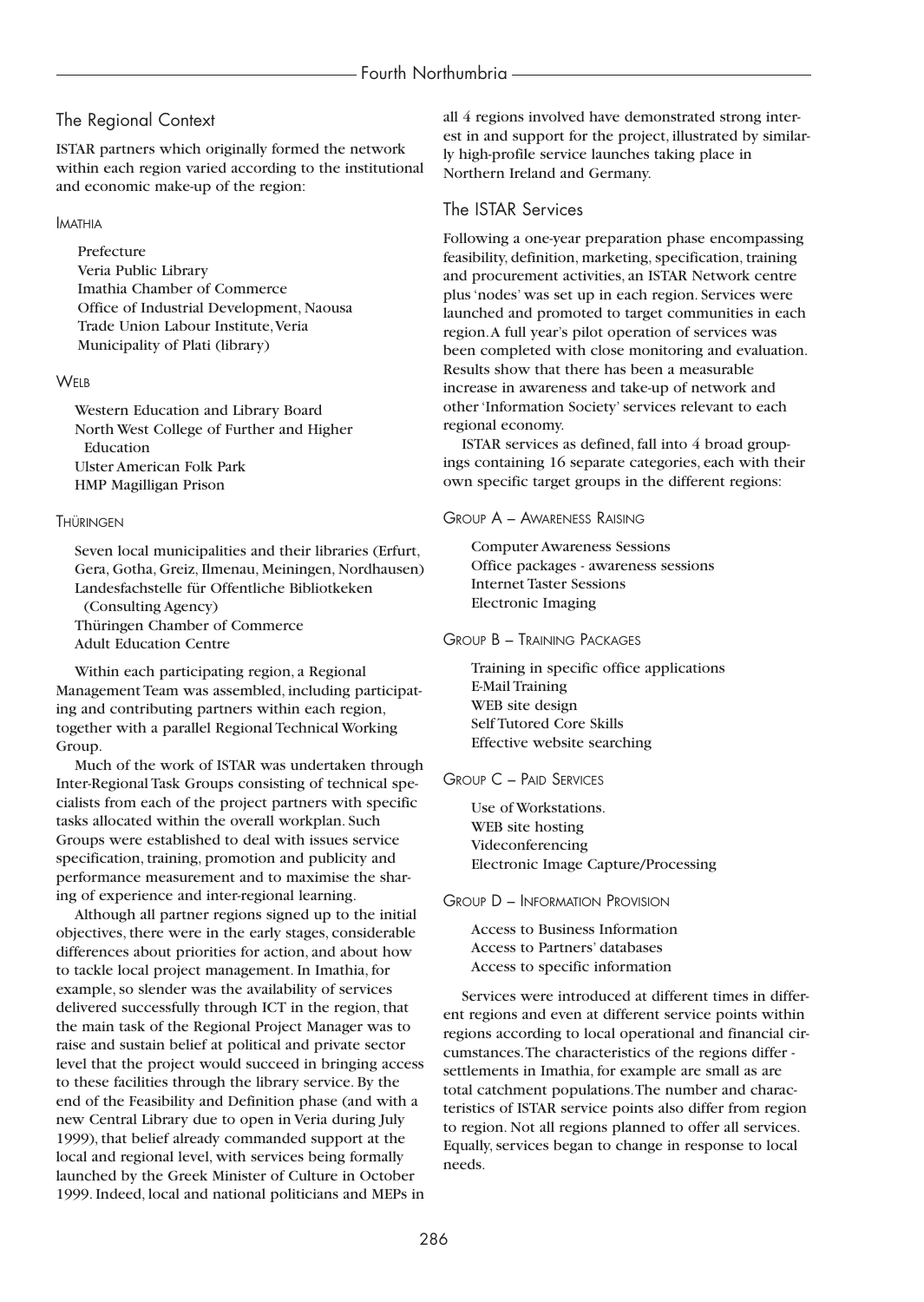### Performance Indicators – Problems and Solutions

The project faced a number of problems in relation to performance indicators. Firstly, the project's paymasters were interested in employment outcomes for specific target groups. For purposes of international comparison and reporting it was agreed to collect data primarily by employment status on the following groups into which all ISTAR users would fall:

- Self-employed
- Employed people extending/updating skills
- Unemployed seeking work or updating skills
- Looking after home [includes women] considering rejoining the labour force]
- Retired
- **Students**
- School
- Further and higher education.

Public libraries do not usually evaluate the effect of their services in such detail nor attempt to target their marketing so precisely.

An obvious problem arising from this situation was that traditional public library indicators [members/visits/loans] would not be good enough – new indicators would need to be devised.

This is turn created a need for standardisation between all the project partners on:

- Service definitions
- Indicators for each service
- Data collection methods and timing.

In selecting performance indicators, the project team took the following into account:

- Cost effectiveness [could we afford to collect the evidence/was it worth the cost of collection?]
- Importance [did it tell us anything important]
- Project aims [could we demonstrate that these were met]
- Audiences/stakeholders [principally the Commission, local politicians, local managers but also the wider European audience which needed convincing of the usefulness of public libraries or of the appropriateness of our chosen activities]
- The different ISTAR services on offer
- Both quality and quantity as appropriate.

### Methods Employed By The ISTAR Project Partners

For each of the services to be provided, a standard definition was drafted together with its performance indicators as in the following example:

Methods of acquiring data are indicated:

- **D = diary with totals.**
- **S = survey.**
- **N = number- may arise from diary or otherwise.**
- **C = case studies.**

**Table 1:**

#### **Computer Awareness**

| Sessions          | Wa01, Va01, Ta03                       |
|-------------------|----------------------------------------|
| <b>Brief</b>      | Short taster sessions (45-60 minutes), |
| Description       | basic operations e.g. using the key-   |
|                   | board and the mouse, basic intro-      |
|                   | duction to applications. Support on a  |
|                   | one-to-one basis or in small groups,   |
|                   | maximum size 4.                        |
| <b>Objectives</b> | To provide local, easily accessible    |
| of service        | opportunities for members of the       |
|                   | public to achieve a basic level of     |
|                   | literacy in computer operation and     |
|                   | raise awareness of computer            |
|                   | applications.                          |
| <b>Target</b>     | All                                    |
| groups            |                                        |
| Targets and       | Number of sessions [ <b>d</b> ]        |
| Performance       | Number of attendees [ <b>d</b> ]       |
| indicators        | Ease of use of service [s]             |
|                   | Skills improvement <sup>1</sup> [s, c] |

It was recognised that it would be difficult to use surveys effectively for certain key groups, so **focus groups** were used to get the views of the following groups:

- Independent learners
- **ISTAR** staff
- Representatives of small business
- Unemployed people

A total of 6 focus group sessions were conducted in the partner libraries of the 3 regions.They aimed to cover groups of people who were important targets of the ISTAR project but for which it would not have been possible to obtain representative samples for a questionnaire action.The focus groups were conducted by library staff, none of whom had done this before. It proved to be a pleasurable and rewarding experience.

This is an example of the kind of feedback received from representatives of small businesses:

ISTAR improved their perception of the value of the library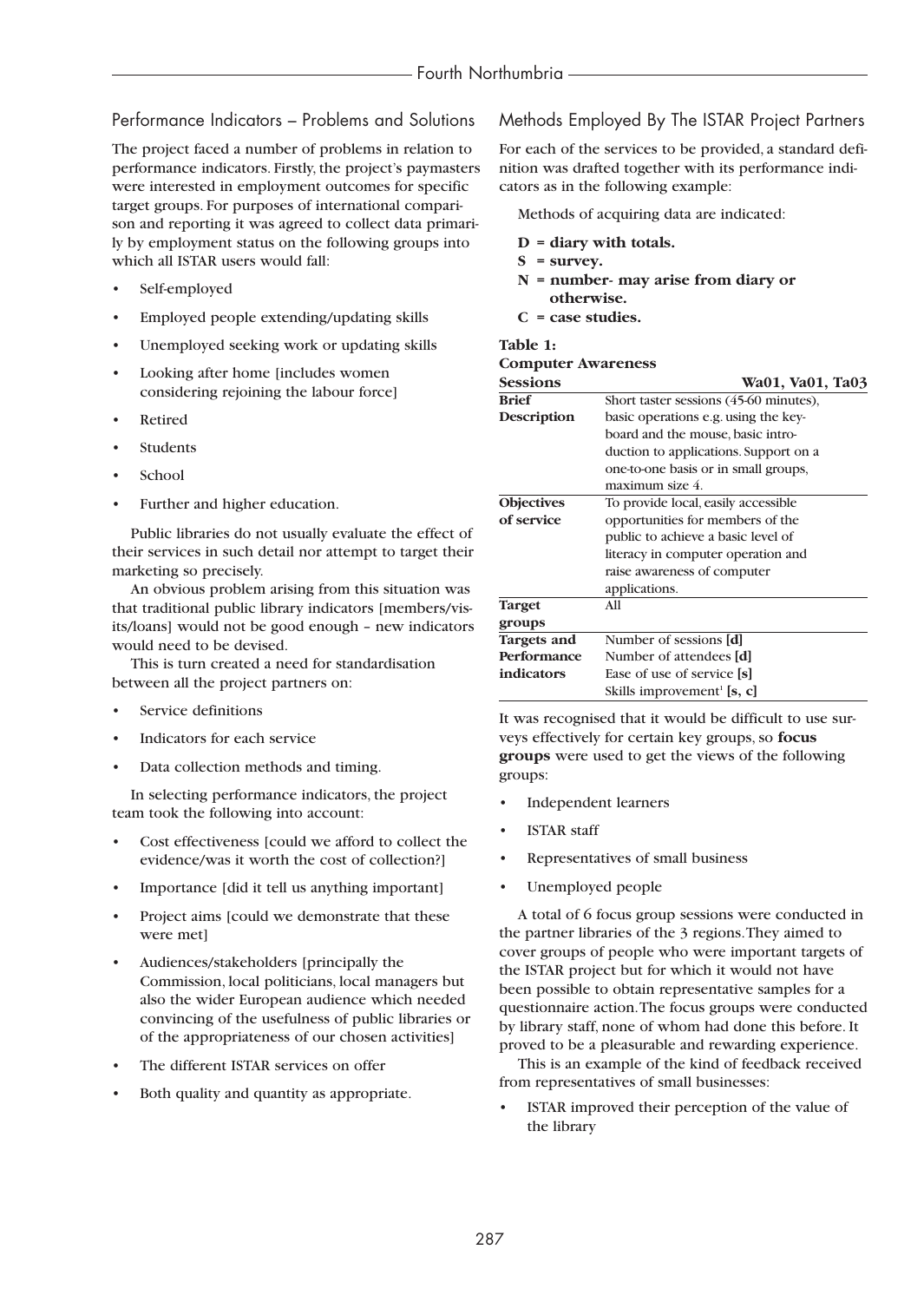- The library can play a key role in heightening perception in the community about the value and use of ICT
- They recognised the importance of the fact that its services are available to ALL and thought services should remain free of charge
- ISTAR in the library helps reduce workers' fears of new technology and can be a key resource for jobseekers and those seeking to develop new skills, leading to economic benefit for the whole community
- ISTAR improved their surfing skills and allowed them to make more productive use of the Internet
- ISTAR also refined their perceptions of the value and possibilities of e-commerce and caused them to progress such developments in their companies more rapidly than they would otherwise have done
- ISTAR also enhanced the value of traditional library services [e.g. inter-library loans]
- The business websites created by ISTAR were thought to be of good quality but they had not been effectively submitted to the major search engines
- For very small businesses, ISTAR provides crucial support in the early stages of their IT development
- BUT the success of ISTAR was sometimes a problem [too much noise, not enough machines, need for an "instant access" machine].
- Inability to use services charged for on the net is a problem
- Library could do more to provide specialised portals
- Need for longer library opening hours

### ISTAR Pilot Case Studies

The purpose of the case studies was to provide evidence of the effects of the ISTAR services on individuals in the main target groups in a way that has impact at the human level.All the libraries were asked to help find good case studies and were encouraged to use them as appropriate in local publicity.The case studies were grouped under the following headings:

ISTAR helps people find work

ISTAR succeeds where conventional methods have failed

ISTAR helps people improve their skills

ISTAR strengthens families and friendships

ISTAR builds people's confidence

ISTAR helps people at work

ISTAR helps ensure social inclusion

Here is an example of our style of case study:

"ISTAR helps people find work."

Mrs E. makes a fresh start.

"I was completing a qualification and could not see how I could use it in Meiningen, so I decided to try other local towns, but it did not occur to me to try Munich, which is where I have happily ended up thanks to the Internet and Meiningen library.

I was afraid of the Internet but signed up for a halfhour introduction that led to many more hours surfing. Eventually I found the right job on the Internet, applied, was interviewed and accepted, but the job was in Munich, a long way off. Next problem was to find a flat and for 3 or 4 weeks I was in the library every day, surfing the net for a flat.The library staff supported me all the way and we succeeded in finding what I needed.

I have had only good experiences from the Internet and hope that many other job seekers try this route. My thanks go to the ISTAR staff.Without their help and support I might have given up along the way."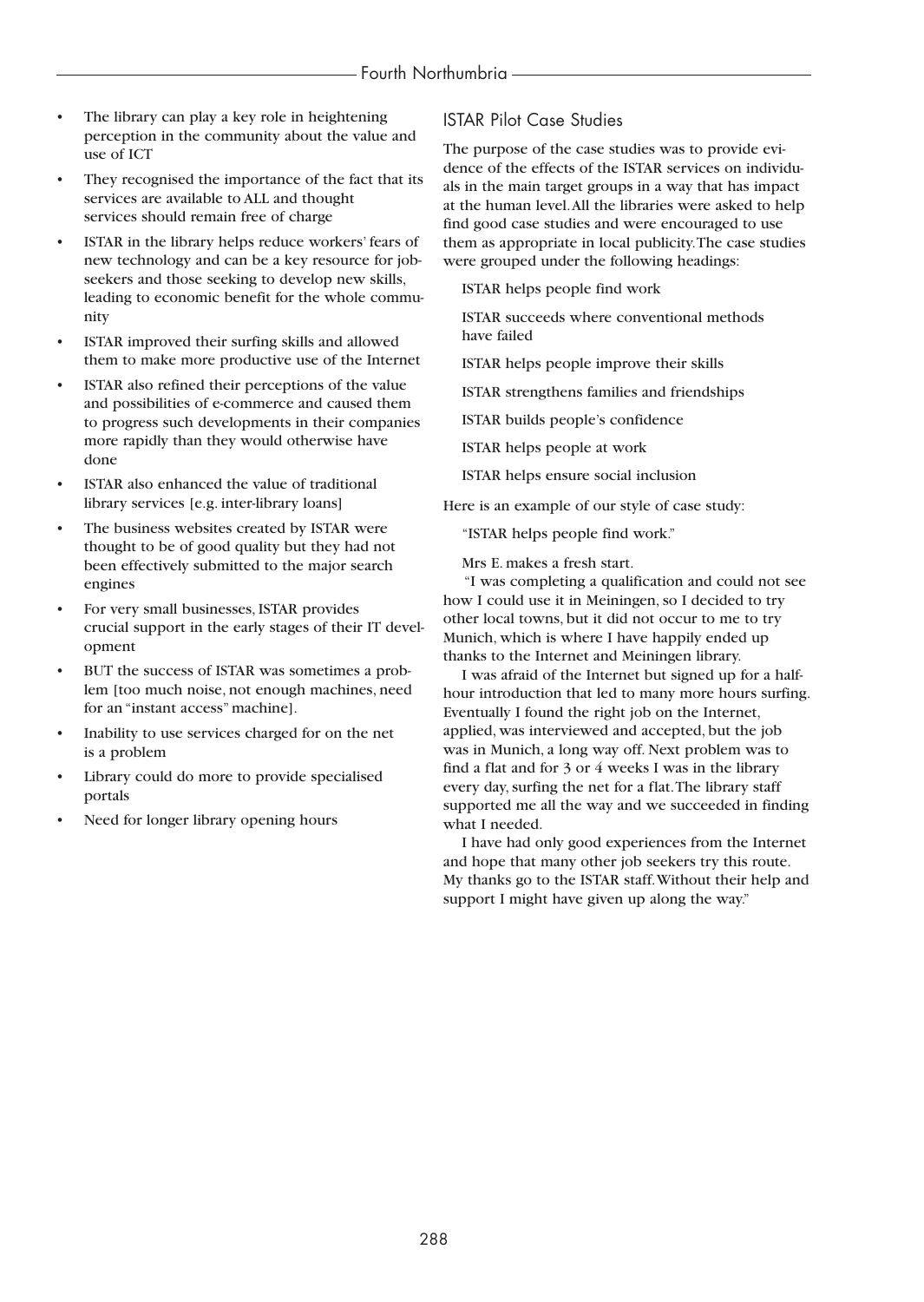### Baseline and exit questionnaires

Partners decided to use a baseline survey and a final survey.All partners planned to register users for ISTAR services which provided an opportunity to conduct the baseline survey, aimed mainly at collecting demographic information and identifying ICT skills levels. Each partner aimed for 500 completed surveys and there was a rolling start as services were launched. Partners translated the forms into German and Greek. The exit sample was conducted at the end of the pilot period.

### Monitoring and coordination

Because this was an international project, we created a monitoring mechanism independent of the service providers.The monitoring process served:

- To improve overall quality and
- To improve project cohesion and international learning.

Two monitoring visits took place in each region.

### Diary/collection of numerical data

Diaries were maintained at all ISTAR service points to collect the data specified.A sample diary layout was devised because all partners needed to collect the same data but they were free to design their own forms if they wished and use the technology they preferred.The diary was designed to contain all income information from all ISTAR services but partners could compile the financial data in other ways if this was more convenient.The diary data was brought together at a central point in each region for monitoring and reporting purposes.

### ISTAR pilot project results

RISI II projects needed to be evaluated against the 'four pillars' of employability, entrepreneurship, adaptability and equality of opportunity. In designing and implementing its own evaluation scheme, ISTAR sought to address questions such as the impact of services on: the skills gap, the labour force, the economy, local companies, the number of people with new skills - and what skills these were, how these related to the local economic strategy/skills gaps, the number of trainees who got jobs and a wide range of other issues.

The tools which were used to monitor activity in each region, include:

- Statistics to assess take-up e.g. number of users, of training courses, sites hosted etc.
- Case studies e.g. to demonstrate skills improvement
- Surveys (questionnaires) e.g. to test ease of use skills improvement, impact on users
- Baseline surveys were carried out in each region
- Focus Groups to test user reaction in more depth.

### Summary of results

The case studies show that ISTAR:

Helped people find work Improved their skills Strengthened families and friendships Improved confidence Improved social cohesion and Helped people at work.

The focus groups:

Supported the work of the project Demonstrated that it had met its objectives Made some valid suggestions for improvements and Overwhelmingly supported ISTAR's continuation.

The exit survey demonstrated that ISTAR:

Continued to reach its chosen targets groups Achieved high satisfaction ratings for its services

Improved the skills of its users

Was successful in helping people find work Was useful for business purposes

Encouraged people to learn more about computers and to use them more Provided people with valuable information

The statistical reports show that ISTAR:

Was continuing to draw in customers and to grow at a rapid rate.

## **Note**

1. The baseline survey will provide a measure of skills at the outset.The final survey will indicate skills at the end.The difference will be the measure of skills improvement.